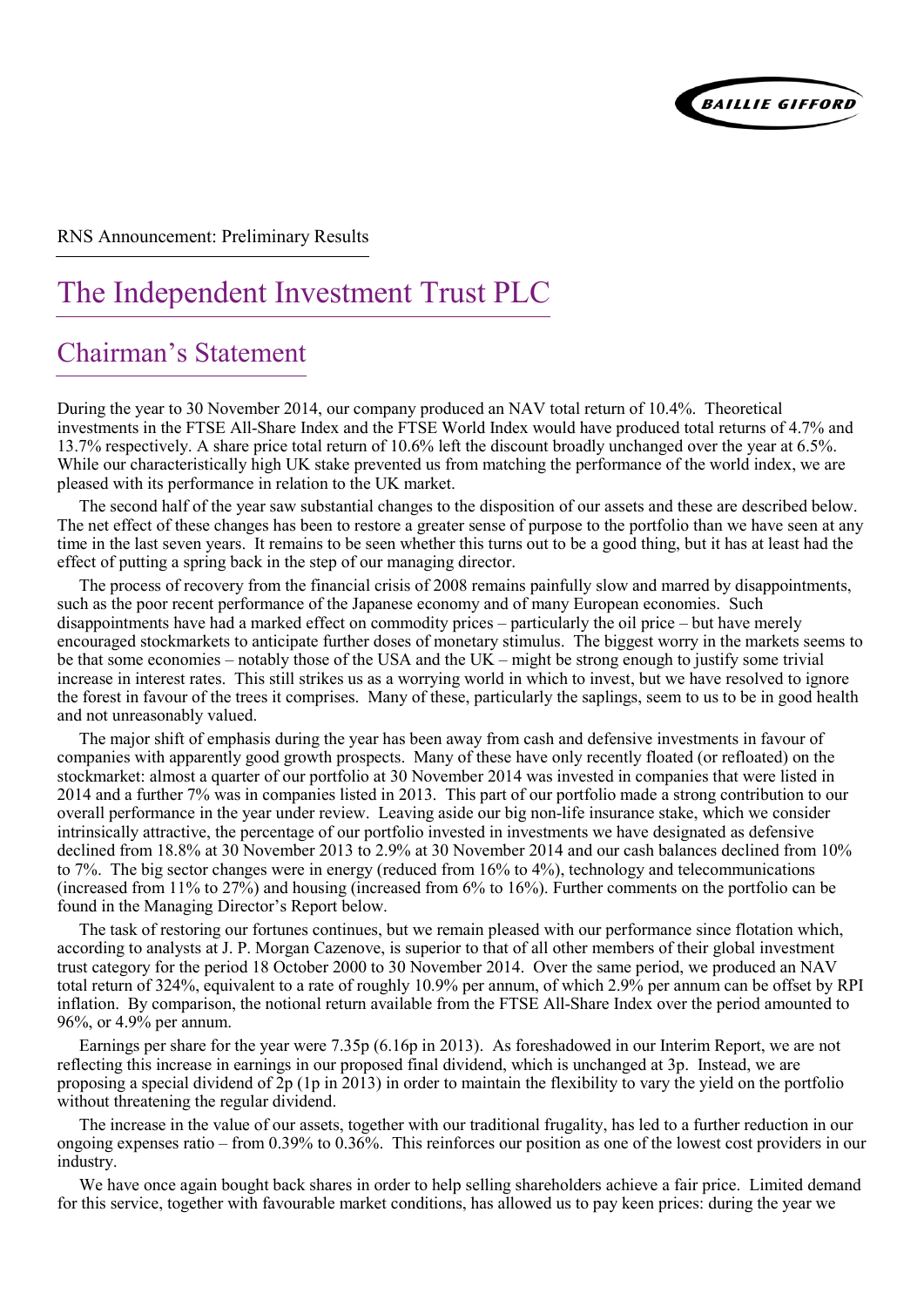bought 231,000 shares at a weighted average discount of 7.5%. We should warn that in less favourable market conditions we would be unlikely to be able to justify buying back shares at such low discounts as our first priority must be to protect the interests of continuing shareholders.

With effect from 7 April 2014 the Company has been registered as a small UK Alternative Investment Fund Manager (AIFM) in accordance with the requirements of the European Union's Alternative Investment Fund Management Directive which came into effect in July 2014. A consequence of this is that we shall not be able to gear, including the use of derivatives, so long as we retain this level of registration. We feel that the immediate cost to us of this development is negligible.

We wrote last year that valuations were proving an impediment to our objective of moving back to the stock picking approach we pursued with such gusto in the early years of The Independent. Valuations are not as cheap as they were in those early years, but we think they are back to more reasonable levels than obtained at this time last year and, in amongst our purchases during the second half of the year, we think we found some bargains. The threats to peace and stability (political and financial) we have highlighted in recent years have not disappeared, but the companies in our portfolio seem well placed to ride out the weak markets that they might precipitate. In particular, many of our holdings have negligible levels of debt and highly cash generative characteristics. In an uncertain world, we consider them a better long term home than cash or dreary defensive investments.

Once again, we should like to encourage you to come to the AGM, which is to be held in the Baillie Gifford offices at Calton Square at 4.30pm on 26 March 2015. It will help our planning if we know how many shareholders are likely to attend, and I shall be grateful if you will mark the proxy form accordingly and return it to the Company's registrars. I look forward to seeing as many of you as possible there.

Douglas McDougall 13 January 2015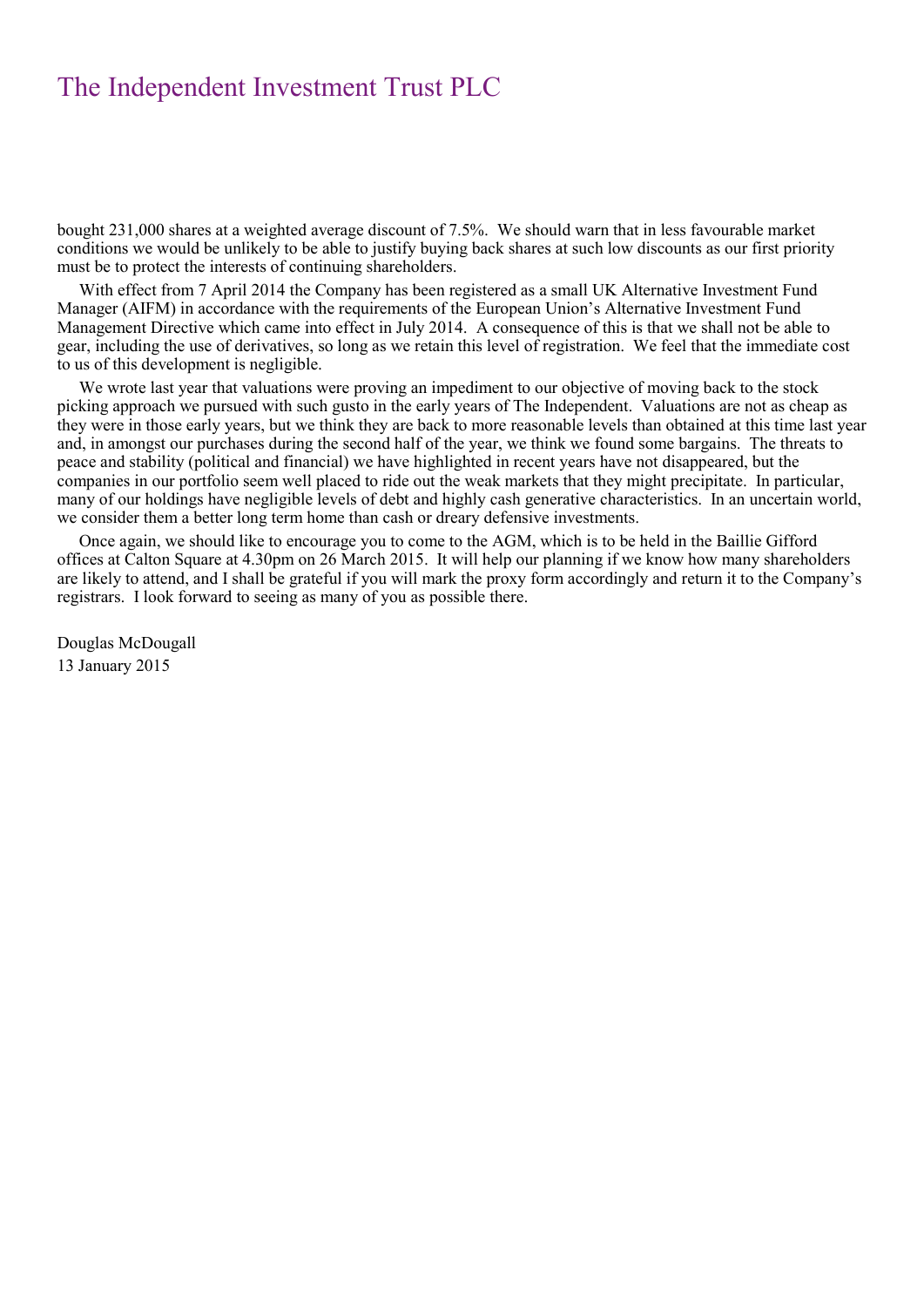### Managing Director's Report

Our performance over the year has been covered in the Chairman's Statement.

Having had energy as our largest industry position since 2006, we have had a major change of view in the year under review. The origin of our big commitment to energy lay in a fear that oil production might not be able to grow fast enough to meet demand. The shape of the stake, and the rationale for owning it, changed when it became apparent that North American shale oil had the potential to become a major contributor to global oil production. The prospect of strong growth in drilling activity, accompanied by the intensive use of oilfield services that goes with hydraulic fracturing, led us to take a big position in the service companies. This appeared to be working well at the time of our interim results, but out of an apparently clear blue sky has come a devastating collapse in the oil price as OPEC have declined to cut their production simply to accommodate the strong growth in North American production. The realization that lower oil prices would lead to reduced drilling activity and a considerable surplus of capacity in a service industry that had been busy gearing up for strong growth in demand prompted us to sell the bulk of our oilfield services stake. We were not as quick to do this as we should have been (it took two bites), but the pain would have been much greater had we not done it. An energy stake worth £26.3m at 30 November 2013 had fallen in value to £8.0m by 30 November 2014 after sales amounting to £16.3m.

Other than our longstanding, and highly successful, holding in Herald, technology and telecommunications has not been an area for which we have exhibited much enthusiasm in the past. But this year has seen big additions to our holding in Baidu (it is now our largest holding) and new purchases of FDM and Gamma Communications. Our purchases of Baidu have been triggered by the extraordinary growth exhibited by its mobile revenues, which now account for over a third of its total revenues. FDM has built an intriguing business model round the idea of training IT technicians and then placing them as contractors with big blue chip clients and Gamma Communications has used the advent of the fibre network in the UK to build a leading position in "next generation" telecommunications services. Baidu, FDM and Gamma all made strong contributions to our performance during the year, but Herald has suffered from neglect as its discount has moved to surprisingly high levels. Overall, an industry stake worth £18.9m at 30 November 2013 had grown in value to £49.2m by 30 November 2014 after purchases amounting to £23.1m.

In contrast to technology, housing is an industry in which we have often had form in the past – but not to any significant extent in recent years. Shareholders may wonder why we have waited until the sector has recorded three years of strong outperformance before we have returned it to a position of prominence within the portfolio. The answer is that we have been slow to recognize the extent of the fundamental change in the outlook for quoted housebuilders. A plentiful supply of land at attractive prices and a relatively stable interest rate outlook provide an ideal background for medium sized companies with ambitious volume aspirations. Crest Nicholson and Redrow are two such and we have taken big positions in each (part of our current Redrow holding has been bought since 30 November). We have also bought some more Berkeley Group at a valuation which discounts a very difficult outlook for London house prices. After additions amounting to £16.2m, the value of our housing stake (which includes the property website Rightmove) has increased from £9.5m at 30 November 2013 to £28.0m at 30 November 2014.

A combination of generous dividend yields (our direct holdings in the sector generated an underlying yield of around 6% during the year) and modest capital appreciation produced a satisfactory total return from our large nonlife insurance stake. Another year of strong profitability has, in our view, increased the security of the sector's dividends, but has been overshadowed in the eyes of many investors by the continuing fall in premium rates. We think this provides an opportunity and we have added Brit to our portfolio. We have recently been encouraged by the emergence of a bid for Catlin at an implied valuation well above that prevailing at 30 November 2014. Overall, our stake in the industry increased in value from £16.3m at 30 November 2013 to £22.2m at 30 November 2014 after net purchases of £5.2m.

In our retail portfolio, we replaced our holding in Games Workshop with two overseas flash sales retailers, Zulily (USA) and MySale (Australia). These did not perform well in the year under review, which also saw an uncharacteristically lacklustre share price performance from our old favourite, Dunelm. Since 30 November, the holding in MySale has been sold at a substantial loss following the publication of a disappointing trading statement.

Among our industrial holdings, a well timed sale of Croda and a strong performance from Ashtead were easily enough to offset a disappointing showing from Aggreko, which lost both its chief executive and its finance director during the year. In the utilities sector, we took advantage of a weak share price to add to our holding in Telecom Plus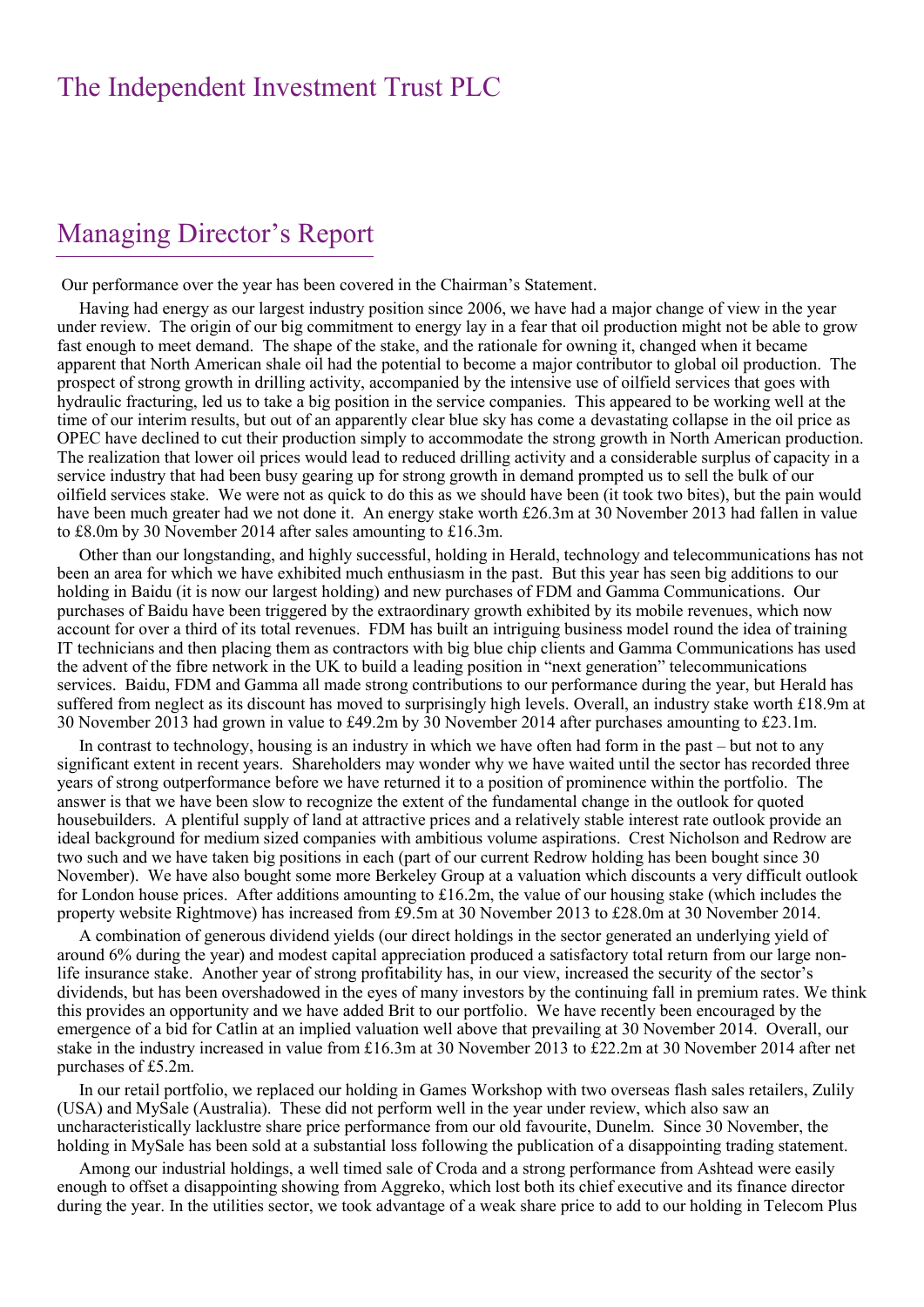and sold our holdings in National Grid and SSE. We also sold all our holdings in the pharmaceutical, tobacco, commercial property and mining sectors. In the case of the mining holdings and Philip Morris we realized losses, but the other sales all yielded a satisfactory return on cost.

At the time of our Interim Report we had more than 9% of our assets invested in infrastructure and renewable energy funds, but by 30 November 2014 our exposure to the sector was limited to a single holding in Bluefield Solar. These holdings were always considered by us to be an attractive alternative to cash and, in aggregate, our sales in the sector generated a much better return than cash.

Elsewhere in the portfolio, we realized a good profit on IG Group and heavy losses on Partnership Assurance and Asian Citrus (at last). A brief investment in Thomas Cook also produced a loss when the company's chief executive departed unexpectedly. Domino's Pizza had a much better year, but the SThree share price fell despite a solid recovery in trading. Finally, a new holding in the premium soft drinks company, Fever-Tree, produced a good initial return.

Max Ward 13 January 2015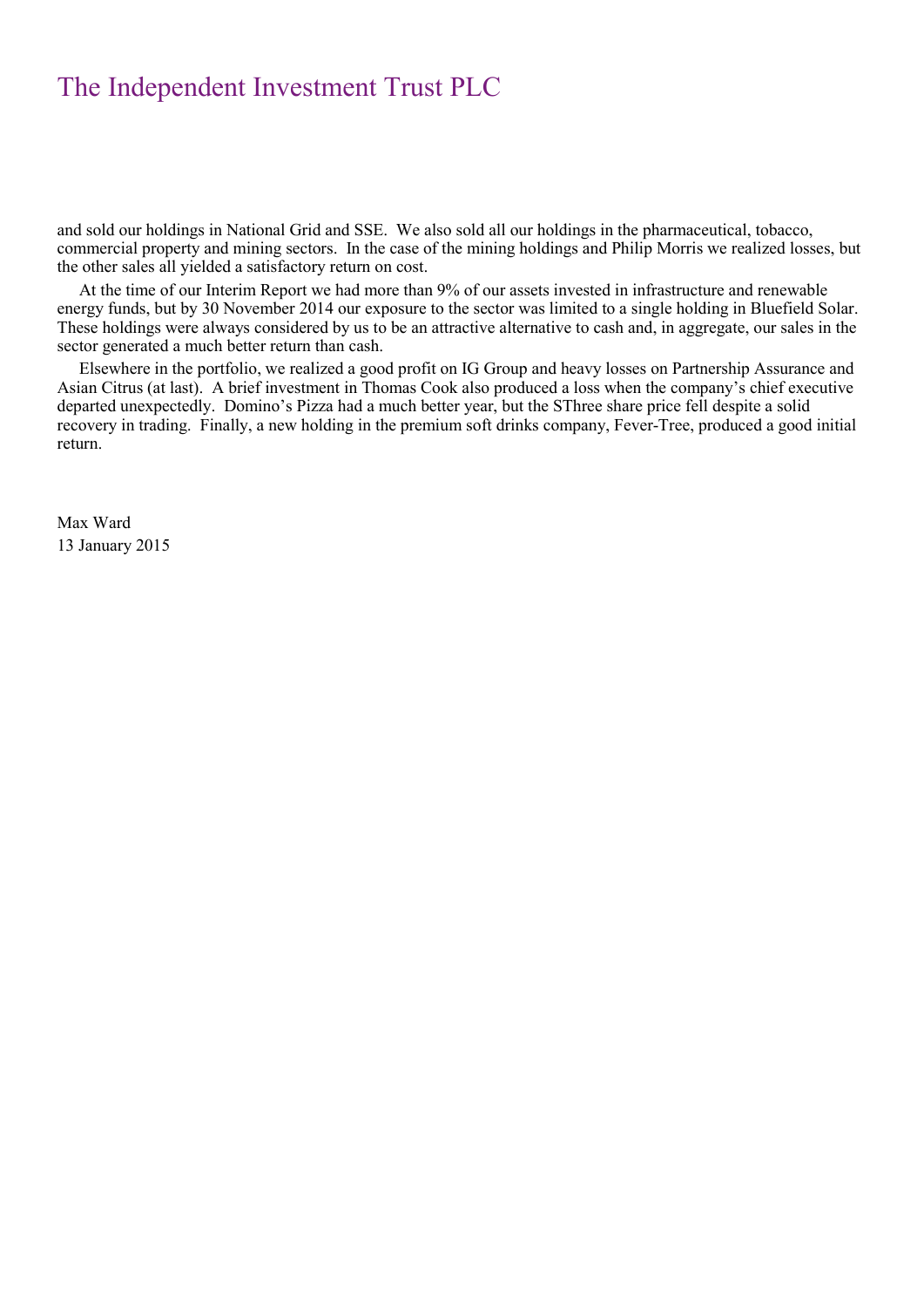#### Income statement

The following is the unaudited preliminary statement for the year to 30 November 2014 which was approved by the board on 13 January 2015. The directors of The Independent Investment Trust PLC are recommending to the Annual General Meeting of the Company to be held on 26 March 2015 the payment of a final dividend of 3.00p (3.00p last year) per ordinary share, making a total regular dividend of 5.00p (5.00p last year) per ordinary share for the year ended 30 November 2014. A special dividend of 2.00p (1.00p last year) per share is also proposed. The total dividend of 5.00p, if approved, will be paid on 7 April 2015 to all shareholders on the register at the close of business on 27 February 2015.

|                                                                         |                   | 30 November 2014 (unaudited) | For the year ended | For the year ended<br>30 November 2013 (audited) |                          |                    |
|-------------------------------------------------------------------------|-------------------|------------------------------|--------------------|--------------------------------------------------|--------------------------|--------------------|
|                                                                         | Revenue<br>£'000  | Capital<br>£'000             | Total<br>£'000     | Revenue<br>£'000                                 | Capital<br>£'000         | Total<br>£'000     |
| Gains on investments                                                    |                   | 12,581                       | 12,581             | $\overline{\phantom{a}}$                         | 25,677                   | 25,677             |
| Currency gains/(losses)                                                 |                   | 227                          | 227                | $\overline{\phantom{a}}$                         | (893)                    | (893)              |
| Income (note 2)                                                         | 4,894             |                              | 4,894              | 4,238                                            | $\overline{\phantom{a}}$ | 4,238              |
| Administrative expenses                                                 | (619)             |                              | (619)              | (617)                                            | $\overline{\phantom{a}}$ | (617)              |
| Net return on ordinary activities before taxation                       | 4,275             | 12,808                       | 17,083             | 3,621                                            | 24,784                   | 28,405             |
| Tax on ordinary activities                                              | (15)              |                              | (15)               | (15)                                             |                          | (15)               |
| Net return on ordinary activities after taxation                        | 4,260             | 12,808                       | 17,068             | 3,606                                            | 24,784                   | 28,390             |
| Net return per ordinary share: (note 3)<br><b>Basic</b>                 | 7.35 <sub>p</sub> | 22.11 <sub>p</sub>           | 29.46p             | 6.16 <sub>p</sub>                                | 42.35 <sub>p</sub>       | 48.51 <sub>p</sub> |
| Dividends per share paid and payable in respect of the<br>year (note 4) | 7.00 <sub>p</sub> |                              |                    | 6.00 <sub>p</sub>                                |                          |                    |

The total column of this statement is the profit and loss account of the Company.

All revenue and capital items in this statement derive from continuing operations. No operations were acquired or discontinued during the year.

A Statement of Total Recognized Gains and Losses is not required as all gains and losses of the Company have been reflected in the above statement.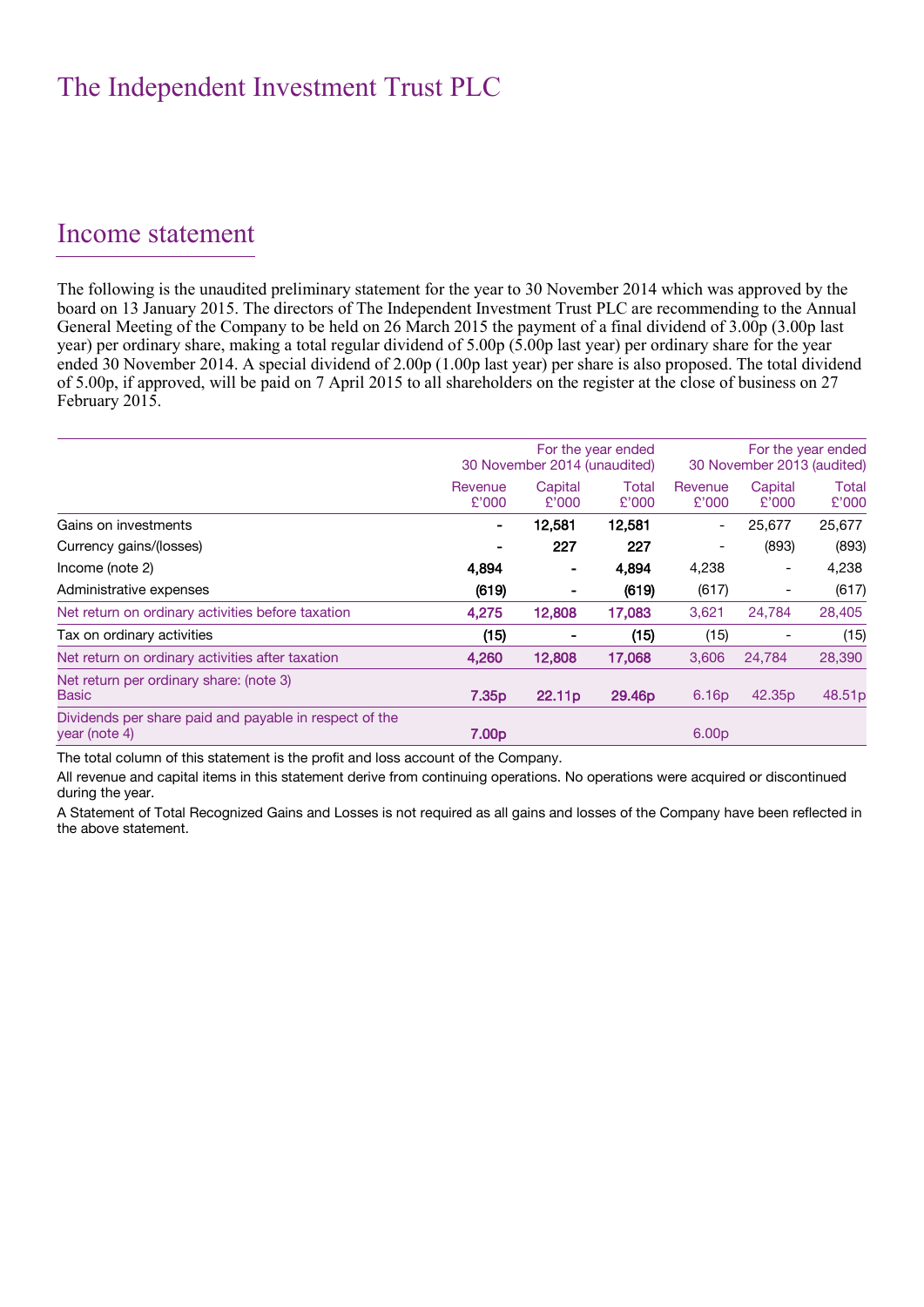## Balance sheet

|                                                       | At 30 November 2014 (unaudited) |         | At 30 November 2013 (audited) |         |
|-------------------------------------------------------|---------------------------------|---------|-------------------------------|---------|
|                                                       | £'000                           | £'000   | £'000                         | £'000   |
| <b>Fixed assets</b>                                   |                                 |         |                               |         |
| Investments held at fair value through profit or loss |                                 | 167,539 |                               | 149,870 |
| <b>Current assets</b>                                 |                                 |         |                               |         |
| <b>Debtors</b>                                        | 2,813                           |         | 274                           |         |
| Cash at bank and in hand                              | 9,541                           |         | 18,148                        |         |
|                                                       | 12,354                          |         | 18,422                        |         |
| <b>Creditors</b>                                      |                                 |         |                               |         |
| Amounts falling due within one year                   | (33)                            |         | (1, 402)                      |         |
| Net current assets                                    |                                 | 12,321  |                               | 17,020  |
| <b>Total net assets</b>                               |                                 | 179,860 |                               | 166,890 |
| Capital and reserves                                  |                                 |         |                               |         |
| Called up share capital                               |                                 | 14,467  |                               | 14,525  |
| Share premium                                         |                                 | 15,242  |                               | 15,242  |
| Special distributable reserve                         |                                 | 24,413  |                               | 25,036  |
| Capital redemption reserve                            |                                 | 2,065   |                               | 2,007   |
| Capital reserve                                       |                                 | 118,160 |                               | 105,352 |
| Revenue reserve                                       |                                 | 5,513   |                               | 4,728   |
| Shareholders' funds                                   |                                 | 179,860 |                               | 166,890 |
| Net asset value per ordinary share (note 5)           |                                 | 310.8p  |                               | 287.2p  |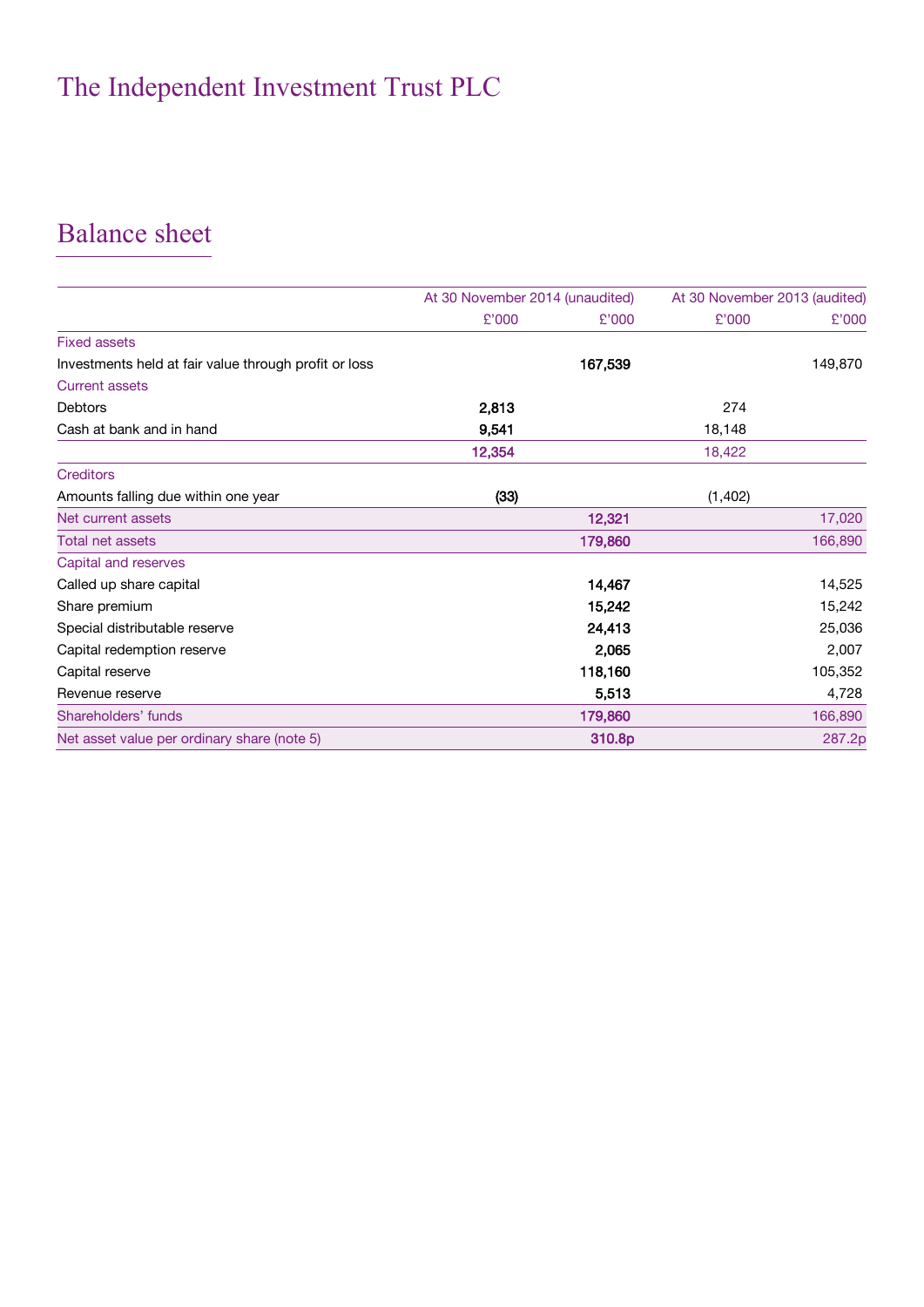## Reconciliation of movements in shareholders' funds

#### For the year ended 30 November 2014 (unaudited)

|                                                     | Share<br>capital<br>£'000 | premium<br>£'000 | Special<br>Share distributable<br>reserve<br>£'000 | Capital<br>redemption<br>reserve<br>£'000 | Capital<br>reserve<br>£'000 | Revenue<br>reserve<br>£'000 | Total<br>shareholders'<br>funds<br>£'000 |
|-----------------------------------------------------|---------------------------|------------------|----------------------------------------------------|-------------------------------------------|-----------------------------|-----------------------------|------------------------------------------|
| Shareholders' funds at 1 December<br>2013           | 14,525                    | 15,242           | 25,036                                             | 2,007                                     | 105,352                     | 4,728                       | 166,890                                  |
| Net return on ordinary activities after<br>taxation |                           |                  |                                                    |                                           | 12,808                      | 4,260                       | 17,068                                   |
| Shares bought back for cancellation                 | (58)                      | ۰                | (623)                                              | 58                                        | $\blacksquare$              |                             | (623)                                    |
| Dividends paid during the year                      |                           |                  |                                                    |                                           | ٠                           | (3, 475)                    | (3, 475)                                 |
| Shareholders' funds at 30 November<br>2014          | 14,467                    | 15,242           | 24,413                                             | 2,065                                     | 118,160                     | 5,513                       | 179,860                                  |

#### For the year ended 30 November 2013 (audited)

|                                                     | <b>Share</b><br>capital<br>£'000 | premium<br>£'000 | Special<br>Share distributable<br>reserve<br>£'000 | Capital<br>redemption<br>reserve<br>£'000 | Capital<br>reserve<br>£'000 | Revenue<br>reserve<br>£'000 | Total<br>shareholders'<br>funds<br>£'000 |
|-----------------------------------------------------|----------------------------------|------------------|----------------------------------------------------|-------------------------------------------|-----------------------------|-----------------------------|------------------------------------------|
| Shareholders' funds at 1 December<br>2012           | 14.787                           | 15,242           | 27.545                                             | 1,745                                     | 80.568                      | 5,234                       | 145,121                                  |
| Net return on ordinary activities after<br>taxation |                                  |                  |                                                    |                                           | 24.784                      | 3.606                       | 28,390                                   |
| Shares bought back for cancellation                 | (262)                            | -                | (2,509)                                            | 262                                       | -                           |                             | (2,509)                                  |
| Dividends paid during the year                      |                                  |                  |                                                    |                                           | $\overline{\phantom{a}}$    | (4, 112)                    | (4, 112)                                 |
| Shareholders' funds at 30 November<br>2013          | 14,525                           | 15,242           | 25,036                                             | 2.007                                     | 105,352                     | 4,728                       | 166,890                                  |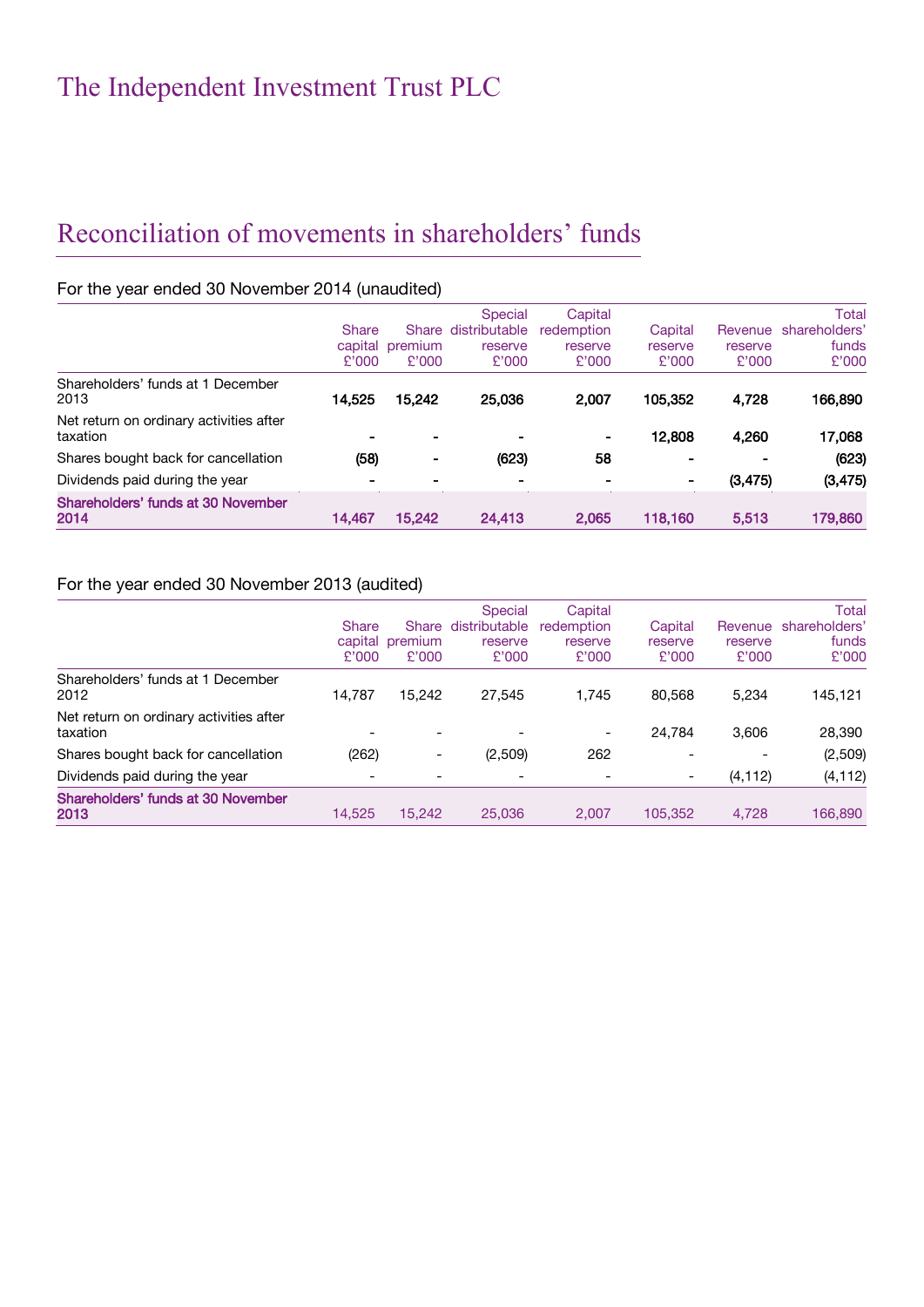## Cash flow statement

|                                                                                                                | For the year ended<br>30 November 2014 |           |           | For the year ended<br>30 November 2013 |
|----------------------------------------------------------------------------------------------------------------|----------------------------------------|-----------|-----------|----------------------------------------|
|                                                                                                                | (unaudited)                            |           |           | (audited)                              |
|                                                                                                                | £'000                                  | £'000     | £'000     | £'000                                  |
| Net cash inflow from operating activities                                                                      |                                        | 4,020     |           | 4,098                                  |
| Capital expenditure and financial investment                                                                   |                                        |           |           |                                        |
| Acquisitions of investments                                                                                    | (92, 334)                              |           | (39, 565) |                                        |
| Disposals of investments                                                                                       | 83,578                                 |           | 52,886    |                                        |
| Realised currency gain/(loss)                                                                                  | 227                                    |           | (893)     |                                        |
| Net cash (outflow)/inflow from capital expenditure and financial<br>investment                                 |                                        | (8,529)   |           | 12,428                                 |
| Equity dividends paid                                                                                          |                                        | (3, 475)  |           | (4, 112)                               |
| Net cash (outflow)/inflow before financing                                                                     |                                        | (7, 984)  |           | 12,414                                 |
| Financing                                                                                                      |                                        |           |           |                                        |
| Shares bought back for cancellation                                                                            | (623)                                  |           | (2,616)   |                                        |
| Net cash outflow from financing                                                                                |                                        | (623)     |           | (2,616)                                |
| (Decrease)/increase in cash                                                                                    |                                        | (8,607)   |           | 9,798                                  |
| Reconciliation of net cash flow to movement in net funds                                                       |                                        |           |           |                                        |
| (Decrease)/increase in cash in the year                                                                        |                                        | (8,607)   |           | 9,798                                  |
| Movement in net funds in the year                                                                              |                                        | (8,607)   |           | 9,798                                  |
| Net funds at 1 December                                                                                        |                                        | 18,148    |           | 8,350                                  |
| Net funds at 30 November                                                                                       |                                        | 9,541     |           | 18,148                                 |
| Reconciliation of net return before finance costs and taxation to net<br>cash inflow from operating activities |                                        |           |           |                                        |
| Net return before finance costs and taxation                                                                   |                                        | 17,083    |           | 28,405                                 |
| Gains on investments                                                                                           |                                        | (12, 581) |           | (25, 677)                              |
| Amortisation of fixed interest book cost                                                                       |                                        |           |           | 167                                    |
| Currency (gains)/losses                                                                                        |                                        | (227)     |           | 893                                    |
| (Increase)/decrease in accrued income                                                                          |                                        | (239)     |           | 319                                    |
| (Increase)/decrease in other debtors                                                                           |                                        | (5)       |           | 4                                      |
| Increase in creditors                                                                                          |                                        | 4         |           | 2                                      |
| Overseas tax                                                                                                   |                                        | (15)      |           | (15)                                   |
| Net cash inflow from operating activities                                                                      |                                        | 4,020     |           | 4,098                                  |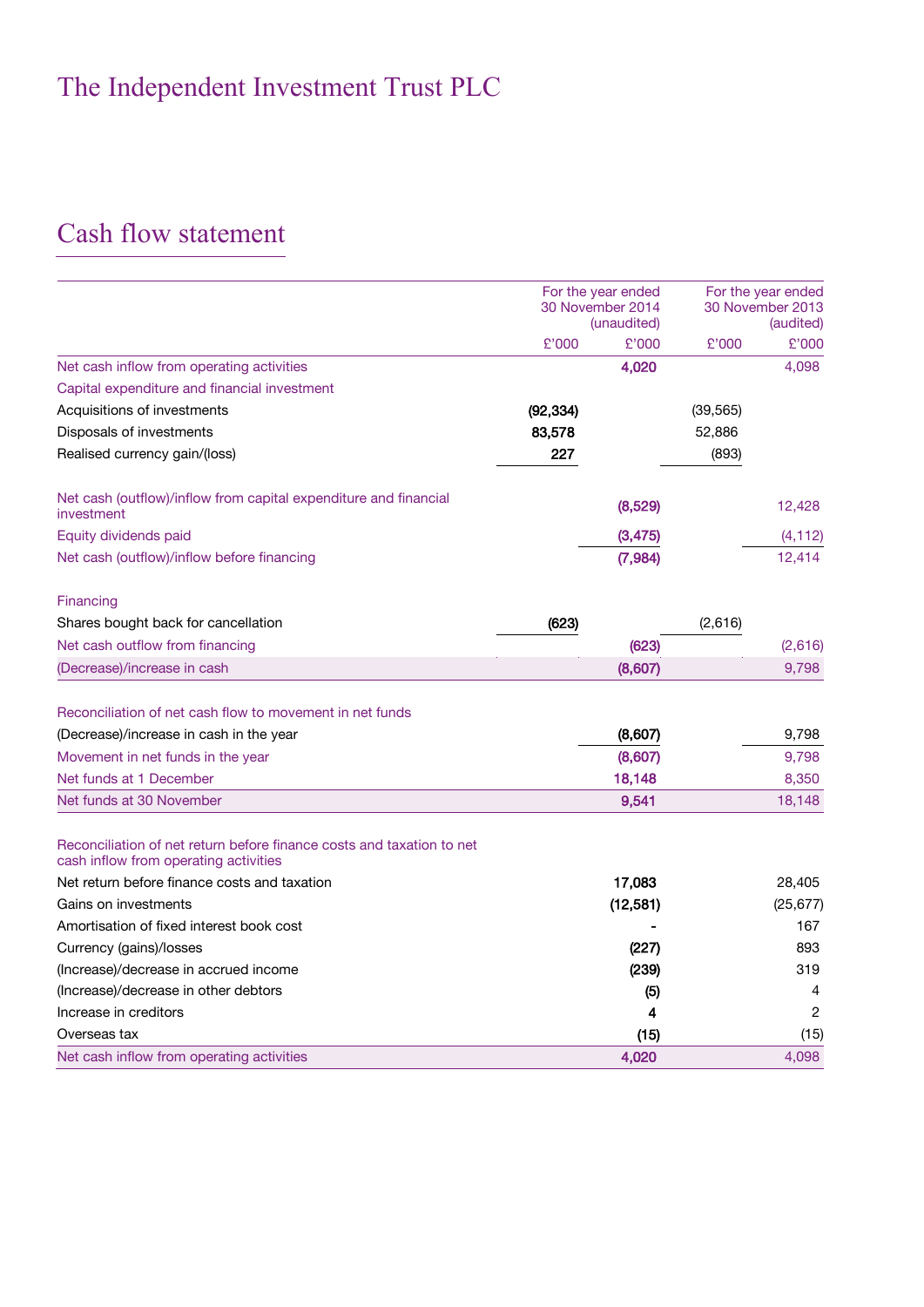## Notes (unaudited)

#### 1. The financial statements for the year to 30 November 2014 have been prepared on the basis of the same accounting policies set out in the Company's Annual Report and Financial Statements at 30 November 2013.

| Income                                                                 |                   |                          | 30 November 2014   | Year to<br>£'000  | 30 November 2013         | Year to<br>£'000 |
|------------------------------------------------------------------------|-------------------|--------------------------|--------------------|-------------------|--------------------------|------------------|
| Income from investments and interest receivable                        |                   |                          |                    | 4,870             |                          | 4,220            |
| Other income                                                           |                   |                          |                    | 24                |                          | 18               |
|                                                                        |                   |                          |                    | 4,894             |                          | 4,238            |
| Net return per ordinary share                                          |                   | Year to 30 November 2014 |                    |                   | Year to 30 November 2013 |                  |
|                                                                        | Revenue           | Capital                  | Total              | Revenue           | Capital                  | Total            |
| Net return on ordinary activities after taxation $(E'000)$             | 4,260             | 12,808                   | 17,068             | 3,606             | 24.784                   | 28,390           |
| Weighted average number of ordinary shares in issue<br>during the year |                   |                          | 57,924,245         |                   |                          | 58,520,767       |
| Net return per ordinary share:<br><b>Basic</b>                         | 7.35 <sub>p</sub> | 22.11 <sub>p</sub>       | 29.46 <sub>p</sub> | 6.16 <sub>p</sub> | 42.35 <sub>p</sub>       | 48.51p           |

Returns per ordinary share are based on the return for the financial year and on the weighted average number of ordinary shares in issue during the year as shown above.

For the years to 30 November 2014 and 30 November 2013 there was no dilution of returns.

| <b>Ordinary dividends</b>                          | 30 November 2014 | Year to<br>30 November 2013 |                          |       |
|----------------------------------------------------|------------------|-----------------------------|--------------------------|-------|
|                                                    | Pence            | £'000                       | Pence                    | £'000 |
| Amounts recognized as distributions in the year:   |                  |                             |                          |       |
| Previous year's final dividend paid 8 April 2014   | 3.00             | 1.739                       | 5.00                     | 2.945 |
| Previous year's special dividend paid 8 April 2014 | 1.00             | 579                         | $\overline{\phantom{0}}$ |       |
| Interim dividend paid 29 August 2014               | 2.00             | 1.157                       | 2.00                     | 1,167 |
|                                                    | 6.00             | 3,475                       | 7.00                     | 4.112 |

Set out below are the total dividends paid and payable in respect of the financial year, which is the basis on which the requirements of section 1158 of the Corporation Tax Act 2010 are considered. The revenue available for distribution by way of dividend for the year is £4,260,000 (2013 - £3,606,000).